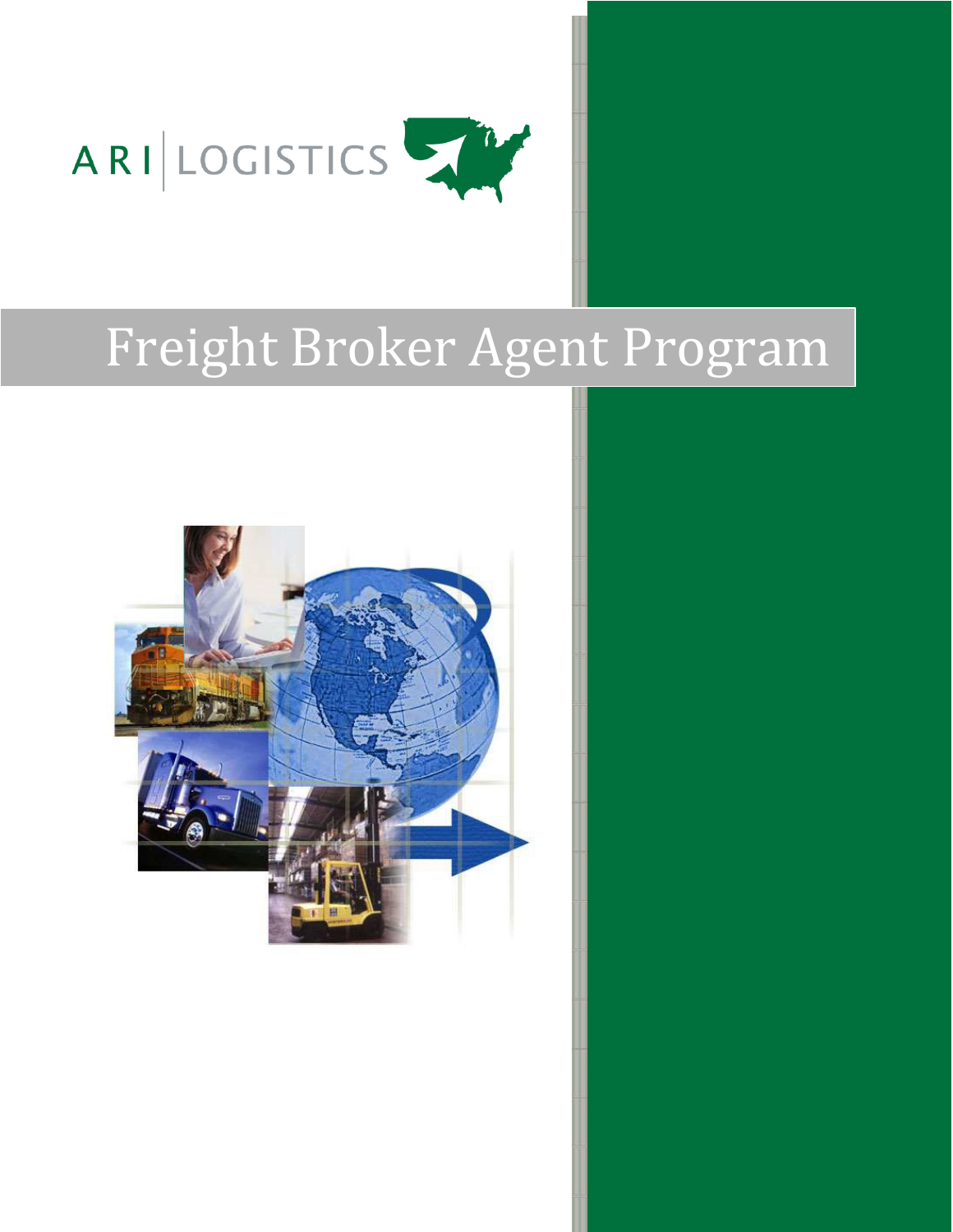# ARILOGISTICS

*Would you fly in a plane with someone who's never been a pilot? Then why would you be an agent for someone who's never been an agent?*





**One of the first things you will notice is we are not your typical freight broker. Our approach is quite different than every other brokerage program out there: treat the agents' right, pay them what they deserve and provide them with cutting edge technology allowing them to move more freight with less effort and do so more profitably. It's really quite simple.**

**Working with the team at ARI Logistics is often a fresh, new experience for most agents. They are**





**not use to our responsiveness, flexibility and the "Do it now" mentality. Our focus is to do whatever it takes to satisfy our customer, you the agent.**

**Our management team is made up of former successful agents so they'll treat you like you deserve. Like a** *CUSTOMER***. Not like a number, friend or even family. As our** *customer***, your success is our success. ARI takes a vested interest in helping you grow YOUR business. Providing you with the back office support, tools and stability you've always wanted. You'll be hard pressed to find another company that is responsive as we are to our agent's needs.**

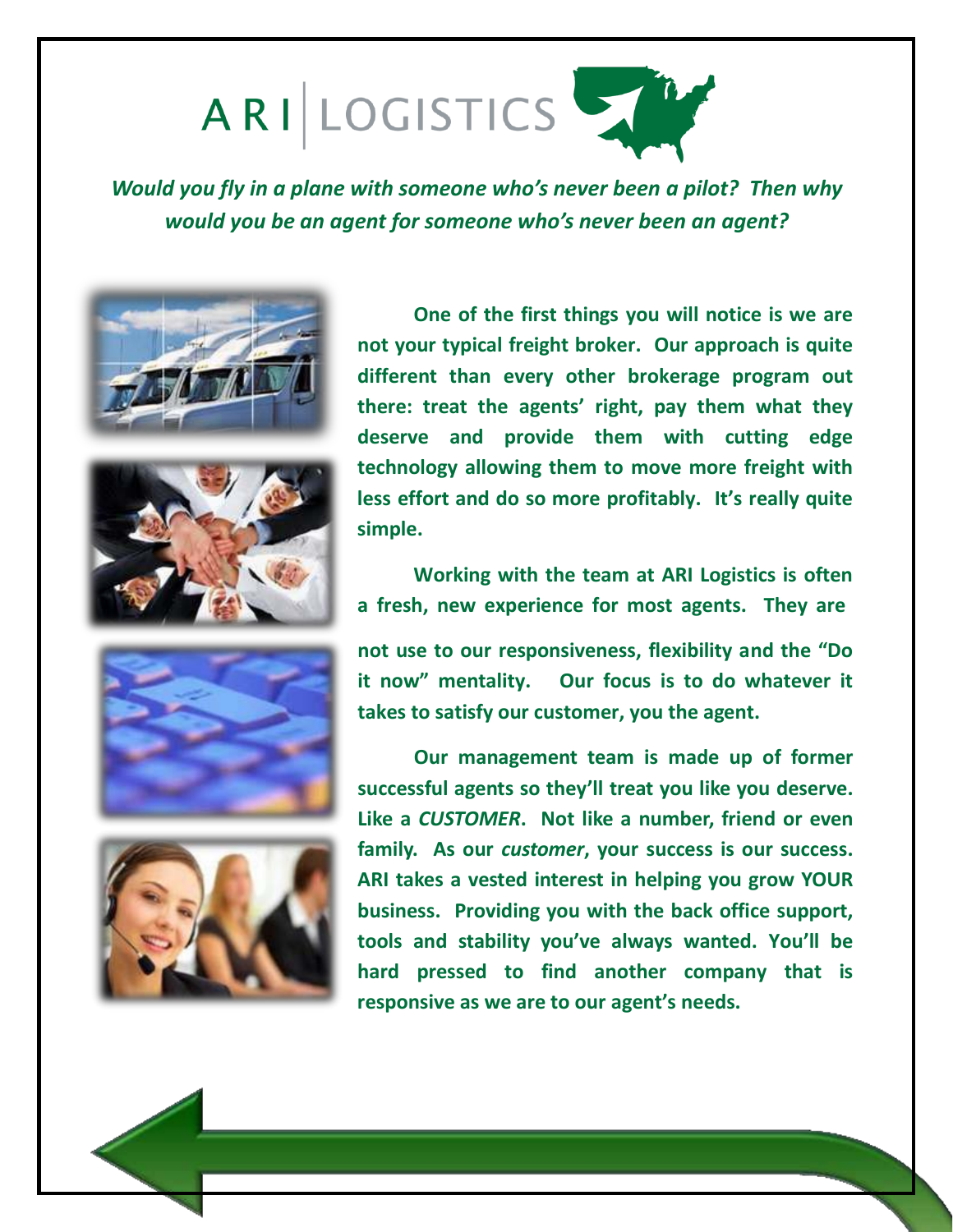## **5 Fully Integrated Business Units**



Non-traditional, asset backed, Logistics Company headquartered in our 9,000 sq. ft. Birmingham office. Certified minority owned, customs bonded, DoD approved, privately held and financially strong. Handling TL, LTL, partials, consolidation & International utilizing Vans, flats, reefers and specialized trailers.



Operating a fleet of more than 200+ trucks and 500 trailers provides transportation services throughout the U.S. and Canada. Vans, Tankers, dumps & roll-offs. Hazmat certified & GPS tracking. 6 terminals located across the southeast and southwest.



Offering a wide range of environmental servicesthroughout the Southeastern U.S. Specializes in environmental remediation, industrial cleaning, in-plant and pipeline services, in-ground tank removal, tank washout, and hazardous waste removal.



Action Transfer Services plays an important role in the processing of municipal solid waste. Our primary line of business is transfer station management, including the loading and transportation of tractor-trailer loads of waste from in-town processing facilities to remote landfills.



Delivering exceptional service since 1945. The experts in "EXTREME" heavy haul. 200+ trucks with everything from flatbeds to 14-axle trailers. In-house escort vehicles, Terminals in Tulsa and Houston with a combined total of 30 acres, large enough to allow for both short term and long term storage for our customers. We have an 80-ton and 60-ton crane onsite, as well as a 30,000 pound forklift.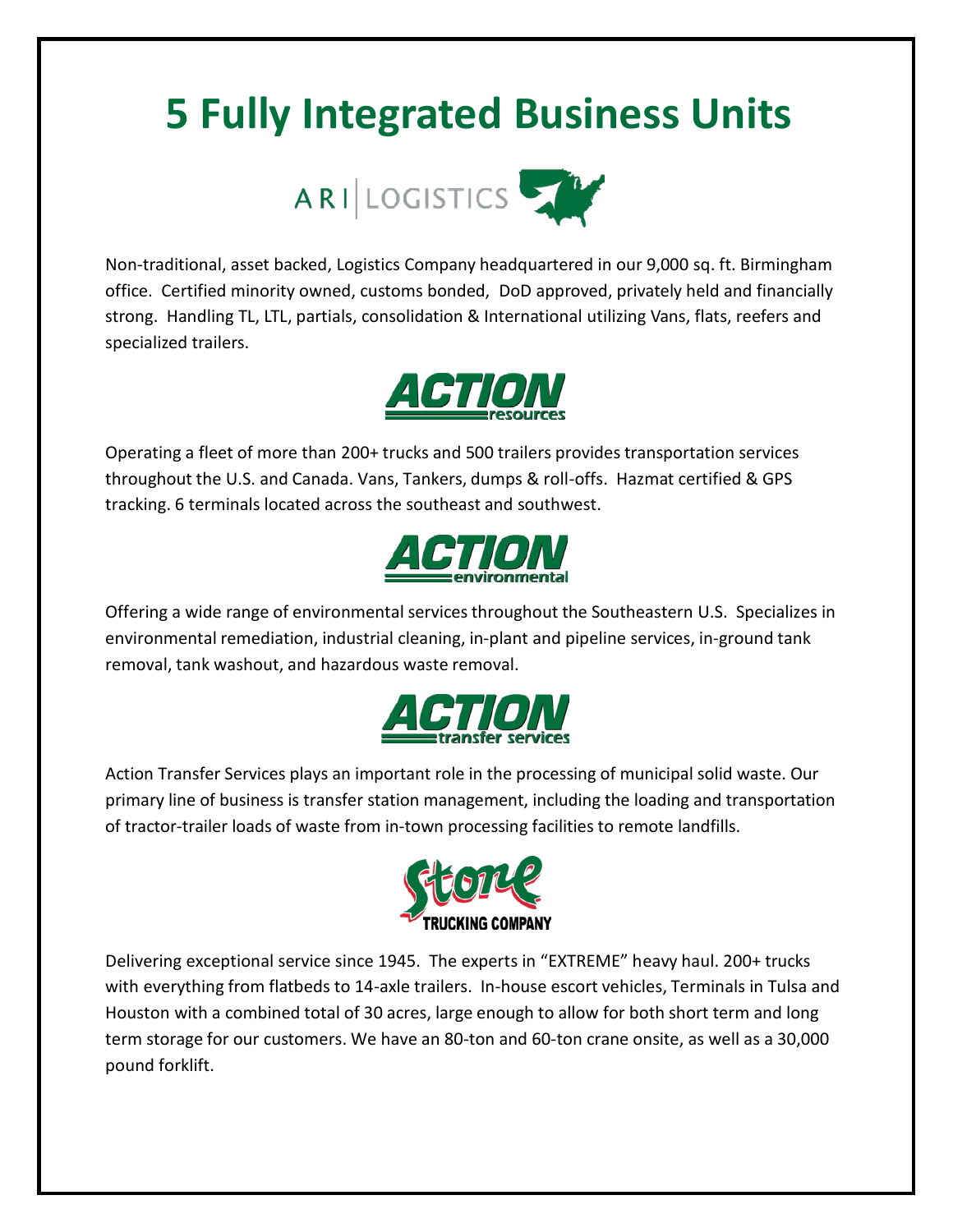## **The ARI Advantage….**

- $\triangleright$  Unsaturated agent market
- $\triangleright$  Customized commission programs
- $\triangleright$  Weekly settlements by direct deposit
- $\triangleright$  Asset backed company
- $\triangleright$  Free load boards
- $\triangleright$  Minority owned enterprise
- Government/DoD approved
- $\triangleright$  Recruit & run owner operators
- $\triangleright$  Recruiting bonuses
- $\triangleright$  Multiple transportation solutions

#### **Financially strong company**

- *Gold Book* Broker
- $\geq 14$ -day carrier pay by direct deposit
- $\triangleright$  Quick pay & fuel advances
- $\triangleright$  Instant customer credit
- $\triangleright$  Customs bonded

#### **Technology**

- $\triangleright$  McLeod Software
- $\triangleright$  Automatic load posting
- PC Miler & Carrier 411
- $\triangleright$  Pre-approve carriers in seconds.
- $\triangleright$  Company e-mail

#### **And much more….**

- $\triangleright$  Business cards
- $\triangleright$  Sales Support & freight opportunities provided
- $\triangleright$  No territorial boundaries, red tape, fine print or hidden charges











### **Call Today (205) 641-4103**

ARILOGISTICS